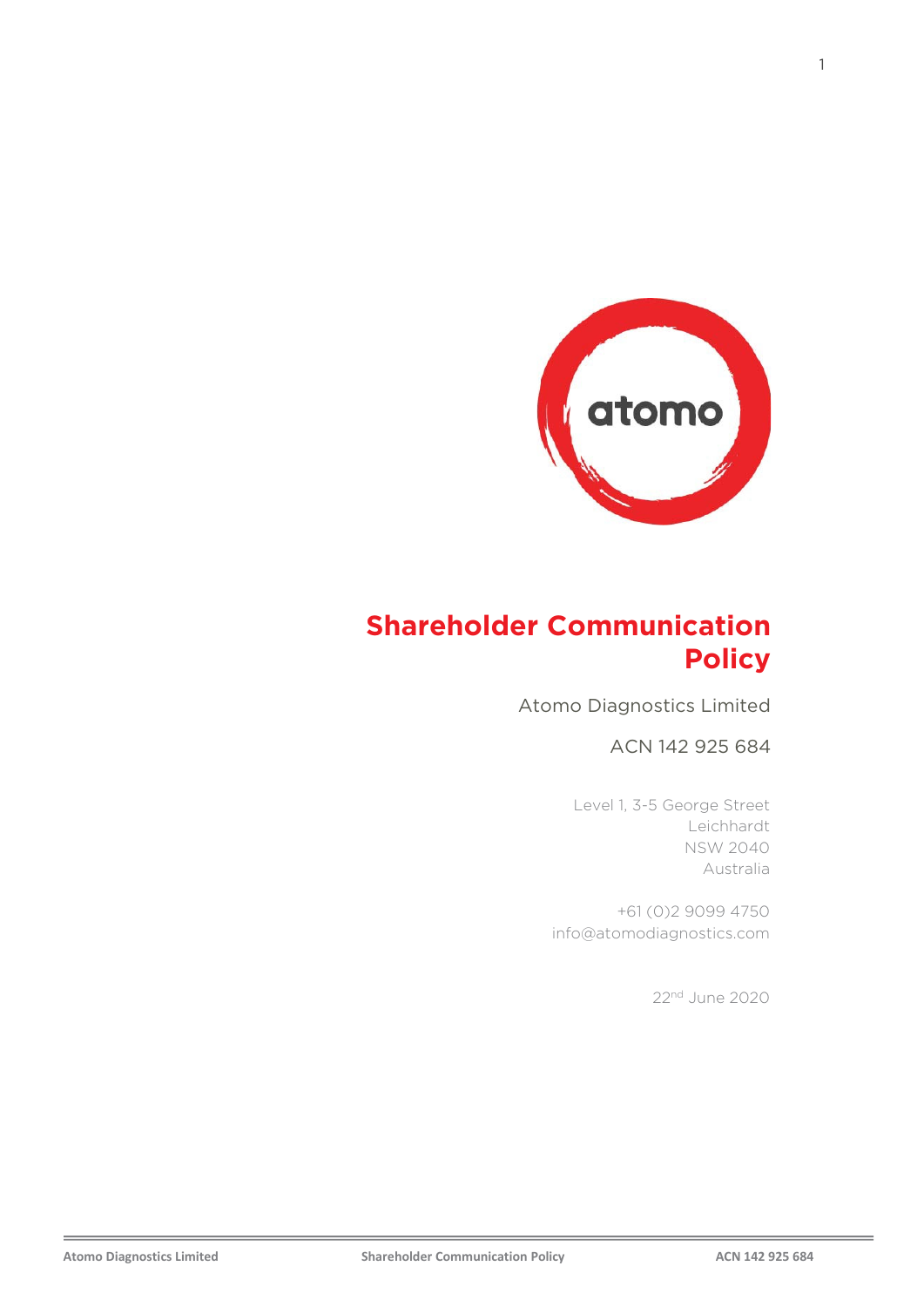# Table of Contents

| 1. Purpose                           | p. 3 |
|--------------------------------------|------|
| 2. ASX Announcements                 | p. 3 |
| 3. Atomo's Share Registry            | p. 3 |
| 4. Shareholder Meetings              | p. 4 |
| 5. Annual Report                     | p. 5 |
| 6. Half-Year and Full-Year Results   | p. 5 |
| 7. Corporate Governance              | p. 6 |
| 8. Investor and Analyst Briefings    | p. 6 |
| 9. Information for Beneficial Owners | p. 6 |
| 10. Questions About This Policy      | p. 6 |
| 11. Review of This Policy            | p. 6 |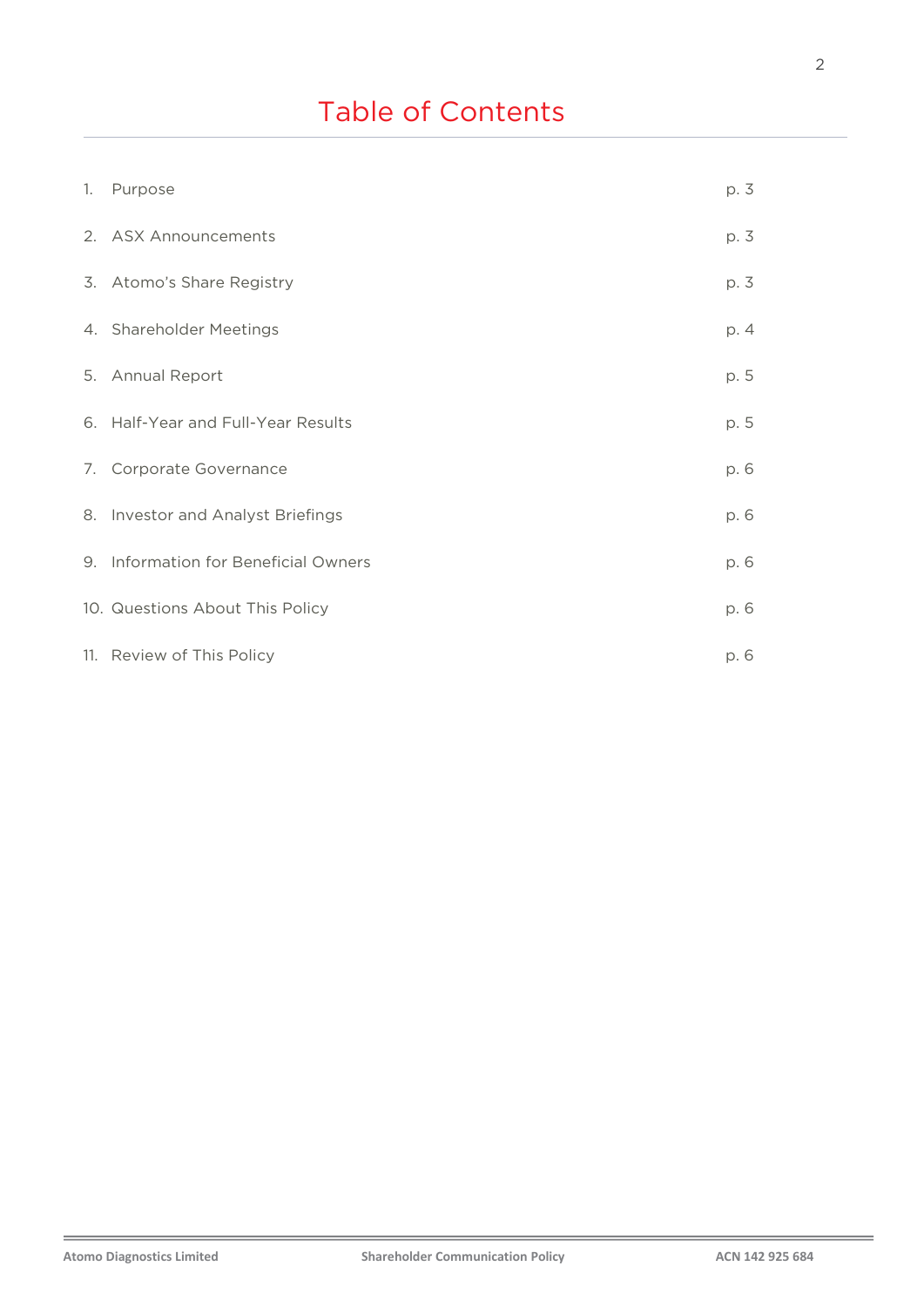## Shareholder Communication Policy

Date adopted by the board: 22<sup>nd</sup> June 2020

#### 1. Purpose

Atomo Diagnostics Limited (Atomo or the Company) is committed to communicating effectively with investors and providing balanced and understandable information about itself and its corporate proposals to the market.

#### 2. ASX Announcements

Atomo makes announcements to the ASX in accordance with its continuous disclosure and periodic reporting obligations under the ASX Listing Rules, under ASX Code 'AT1'.

ASX Announcements made by Atomo may be accessed by shareholders via:

- (a) ASX website <https://www.asx.com.au/asx/statistics/announcements.do>
- (b) Atomo's website [https://investors.atomodiagnostics.com/investor](https://investors.atomodiagnostics.com/investor-centre/?page=asx-announcements)[centre/?page=asx-announcements](https://investors.atomodiagnostics.com/investor-centre/?page=asx-announcements)
- (c) email notification, where shareholders subscribe via Atomo's website for email alerts regarding Atomo ASX announcements: <https://investors.atomodiagnostics.com/subscriptions/>

#### 3. Atomo's Share Registry

Shareholders are able to access information relevant to their Atomo shareholding via the website of Atomo's Share Registry, Link Market Services.

Shareholders who do not have access to the internet should contact Link Market Services Limited on +61 1300 554 474 or via email on registrars@linkmarketservices.com.au with any enquiries relating to their shareholdings.

Shareholders are given the option to receive communications from, and send communications to, Atomo and its Share Registry, electronically.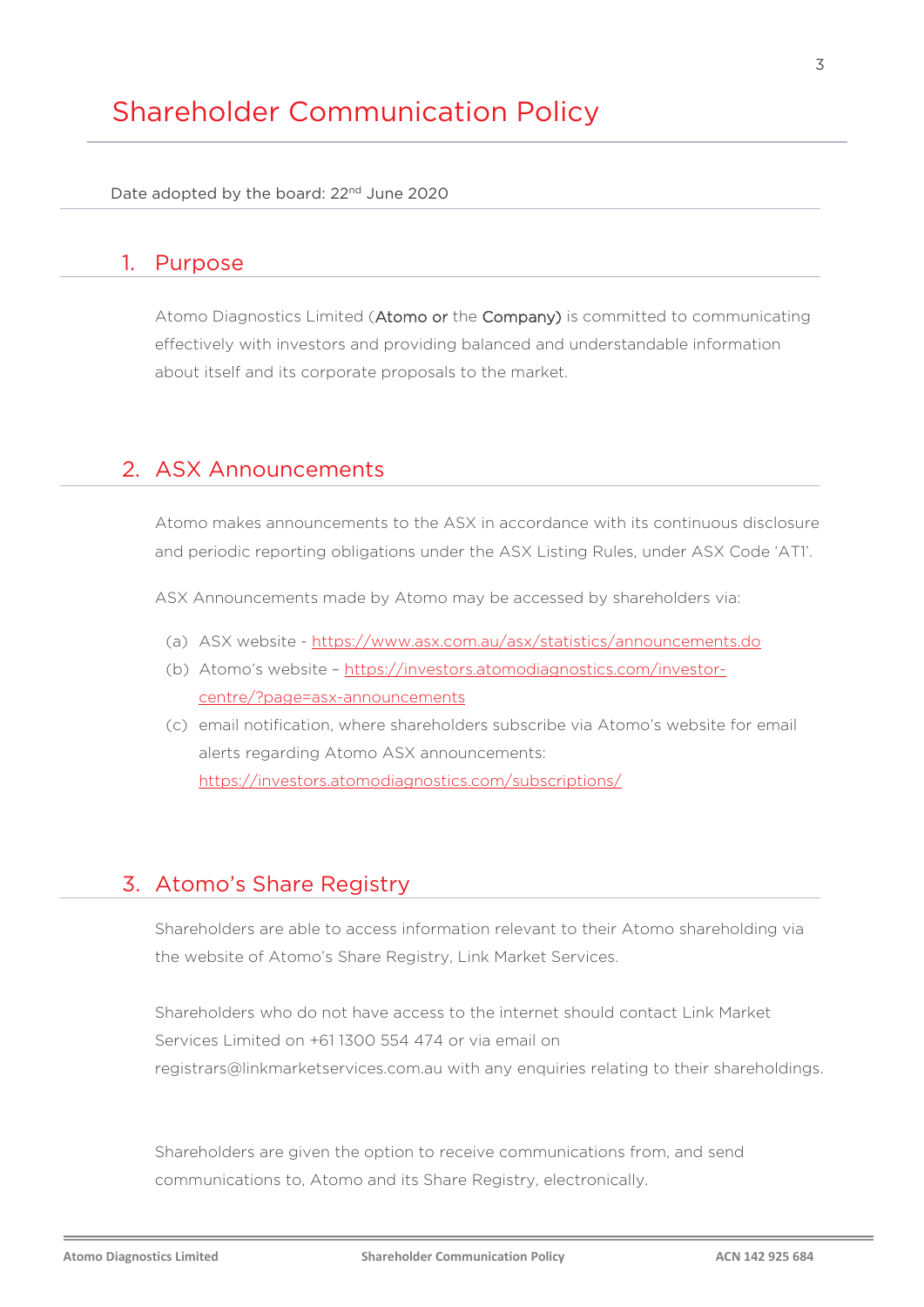## 4. Shareholder Meetings

Atomo will usually hold its Annual General Meeting (AGM) in October or November each year. The specific date, time and location of each AGM and any subsequent general meetings called by Atomo will be detailed:

- (a) in the relevant Notice of Meeting; and
- (b) on Atomo's website.

Shareholders can also contact Atomo's Share Registry to obtain this information. A Notice of Meeting will be distributed to all shareholders prior to any shareholder meeting and within the timeframe set by Atomo's Constitution and the ASX Listing Rules. The Notice of Meeting will also be available via the Investor Centre section of Atomo's website.

Shareholder meetings are an opportunity for shareholders and other stakeholders to hear from and put questions to Atomo's Board of Directors, management and external auditor. Atomo welcomes and encourages shareholder participation at its AGMs, either by attendance in person, by proxy or other legally appointed representative and by any technological means made available by Atomo. Shareholders who are unable to attend an AGM will be given the opportunity to submit questions and comments ahead of the meeting, and where appropriate those questions will be answered at the meeting.

The Chair of Atomo's AGM will allow a reasonable opportunity for shareholders to ask questions about or make comments on the management of the Company.

The Chair's address (and any address by the Chief Executive Officer) to an AGM will be released to the market immediately prior to the commencement of the AGM. It, along with any webcast made or transcript kept, will be available to shareholders via Atomo's website in the same manner as other ASX announcements.

Atomo's external auditor will be required to attend each AGM and the Chair of an AGM will allow a reasonable opportunity for Atomo's shareholders to ask the auditor or the auditor's [representative](http://classic.austlii.edu.au/au/legis/cth/consol_act/ca2001172/s960.html#representative) questions relevant to the conduct of the audit, the preparation and conduct of the auditor's report, the accounting policies adopted by Atomo in relation to the preparation of the financial statements and the independence of the auditor in relation to the conduct of the audit. Atomo believes that allowing questions of the auditor by members, is important in both promoting and encouraging member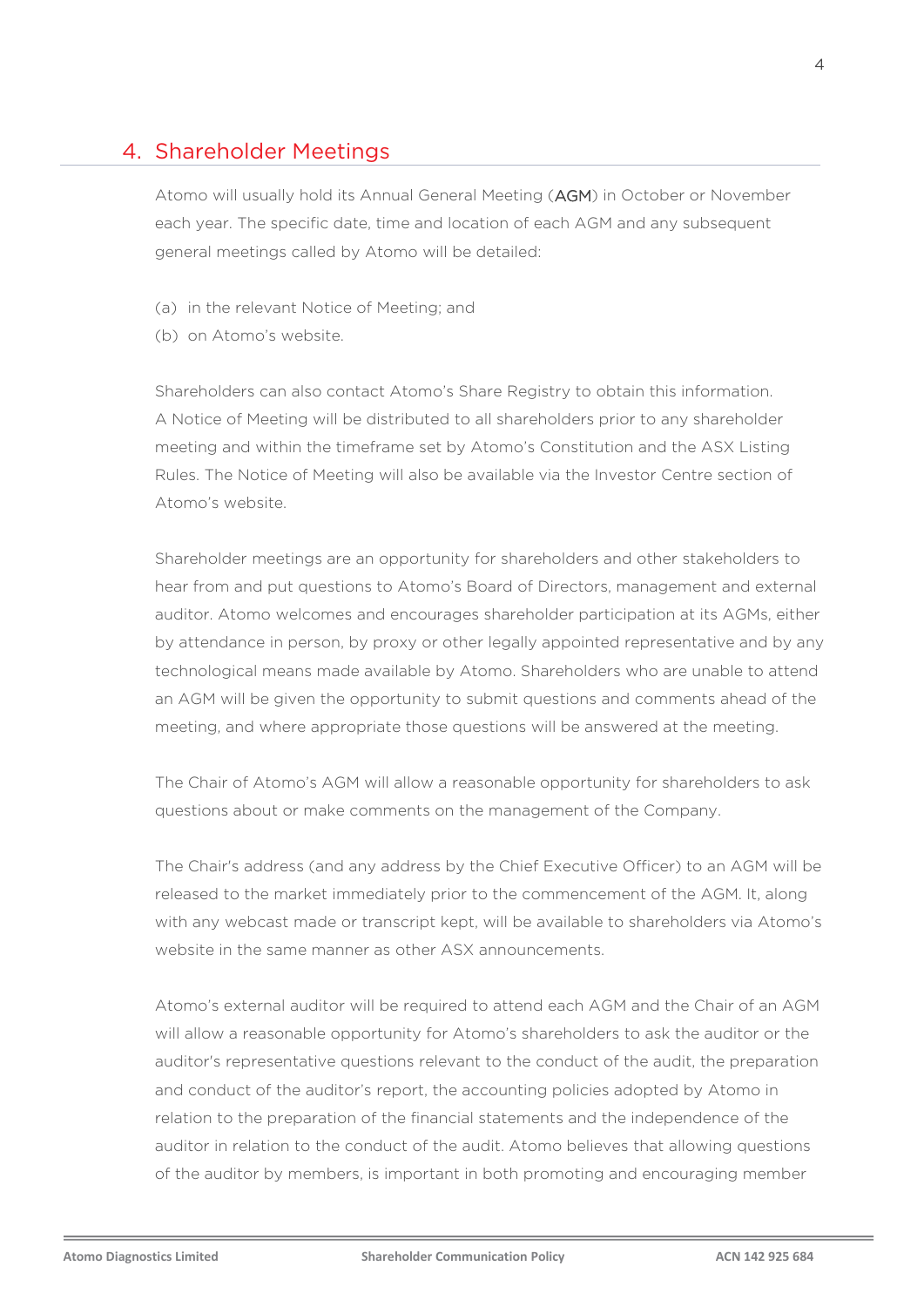participation at AGMs and providing balanced and understandable information to members.

Important issues requiring shareholder approval are put to the vote of shareholders for their approval. The shareholders are also responsible for voting on the appointment of Directors. All substantive shareholder resolutions (that is, resolutions that are not procedural resolutions) will be conducted by a poll.

## 5. Annual Report

Atomo's Annual Report will be released in October or November each year and will contain Atomo's full year financial statements, a report from Atomo's Directors, a report on the remuneration of Atomo's Directors and key management personnel as well as important operating and corporate information.

The default method for shareholders to receive Atomo's Annual Report is electronically via Atomo's website. Shareholders who wish to receive a printed copy of the Annual Report should contact Atomo's Share Registry (see above for contact details).

Atomo's Annual Report will be released on ASX and shareholders who have elected to receive electronic shareholder communications will be notified by email when the Annual Report is available.

## 6. Half-Year and Full-Year Results

Atomo's preliminary financial results for the full year ending 30 June will be reported in August each year with the audited financial results following in September.

The financial results for the half year ending 31 December will be reported in February each year. The half-year report contains summarised financial information and a review of Atomo's operations during the half year.

As the half-year and full-year financial statements are announced on the ASX pursuant to the ASX Listing Rules, they will be available to shareholders in the same manner as other ASX announcements. The announcements will also be accessible via Atomo's website.